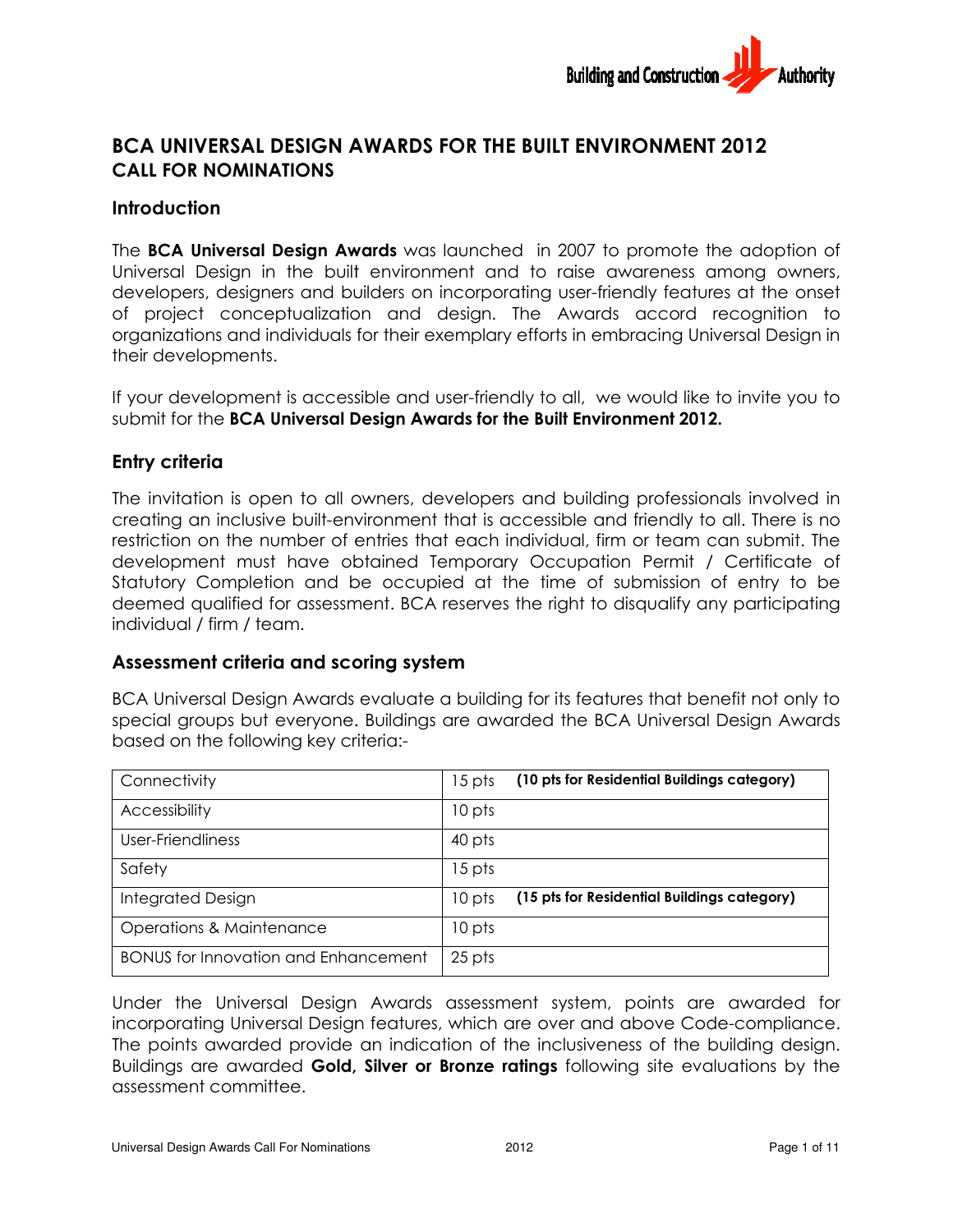

All entries are grouped into one of the following six building categories:

- 1. Commercial/ Mixed Use/ Industrial Buildings
- 2. Institutional Buildings
- 3. Residential Buildings
- 4. Open Category
- 5. Outdoor Spaces & Structures
- 6. Refurbished Buildings

# Assessment committee

All entries will be judged by the Assessment Committee, comprising senior representatives from the following organizations: entries are grouped into one of the following six building categories:<br>
Commercial/ Mixed Use/ Industrial Buildings<br>
Institutional Buildings<br>
Residential Buildings<br>
Open Category<br>
Outdoor Spaces & Structures<br>
Refurbished B

Building and Construction Authority Singapore Institute of Architects Handicap Welfare Association representatives from the following organizations:<br>Building and Construction Authority<br>Singapore Institute of Architects<br>Handicap Welfare Association<br>Singapore Association of Occupational Therapists National University of Singapore National University of Singapore<br>Real Estate Developers' Association of Singapore Society for the Physically Disabled Council for Third Age

# Applications and assessment process

Developers, building owners and government agencies are to submit an entry form to BCA to register their interest in participating in the BCA Universal Design Awards. Alternatively, applicants can log on to our Friendly Built Environment Portal www.friendlybuildings.sg and submit the application through e-Entry. All submission requirements including the A3-sized report (max 15 pages), Universal Design Awards Accessibility Checklist and VCD/DVD with clear sharp digital images at 300 dpi resolution, are to reach BCA by <u>1700hrs, 30 December 2011</u>. resolution, are to reach BCA by 1700hrs, 30 December 2011. Developers, building owners and government agencies are to submit an entry form to<br>BCA to register their interest in participating in the BCA Universal Design Awards.<br>Alternatively, applicants can log on to our Friendly Bu ubmit the application through e-Entry. All submission<br>sized report (max 15 pages), Universal Design Awards<br>CD/DVD with clear sharp digital images at 300 dpi<br>1700hrs, 30 December 2011.<br>entries and shortlist them for site vi

The assessors will evaluate all entries and shortlist them for site visits. entrants will be required to make a presentation to the assessors on outstanding and entrants will be required to make a presentation to the assessors on outstanding and<br>innovative Universal Design features of the submitted projects prior to a site walkaround conducted by the entrants.

For any clarifications on the BCA Universal Design Awards, please email the BCA For any clarifications on the BCA Universal Design Awards, please e<br>Universal Design Awards Secretariat at bca\_bfa\_upgrading@bca.gov.sg.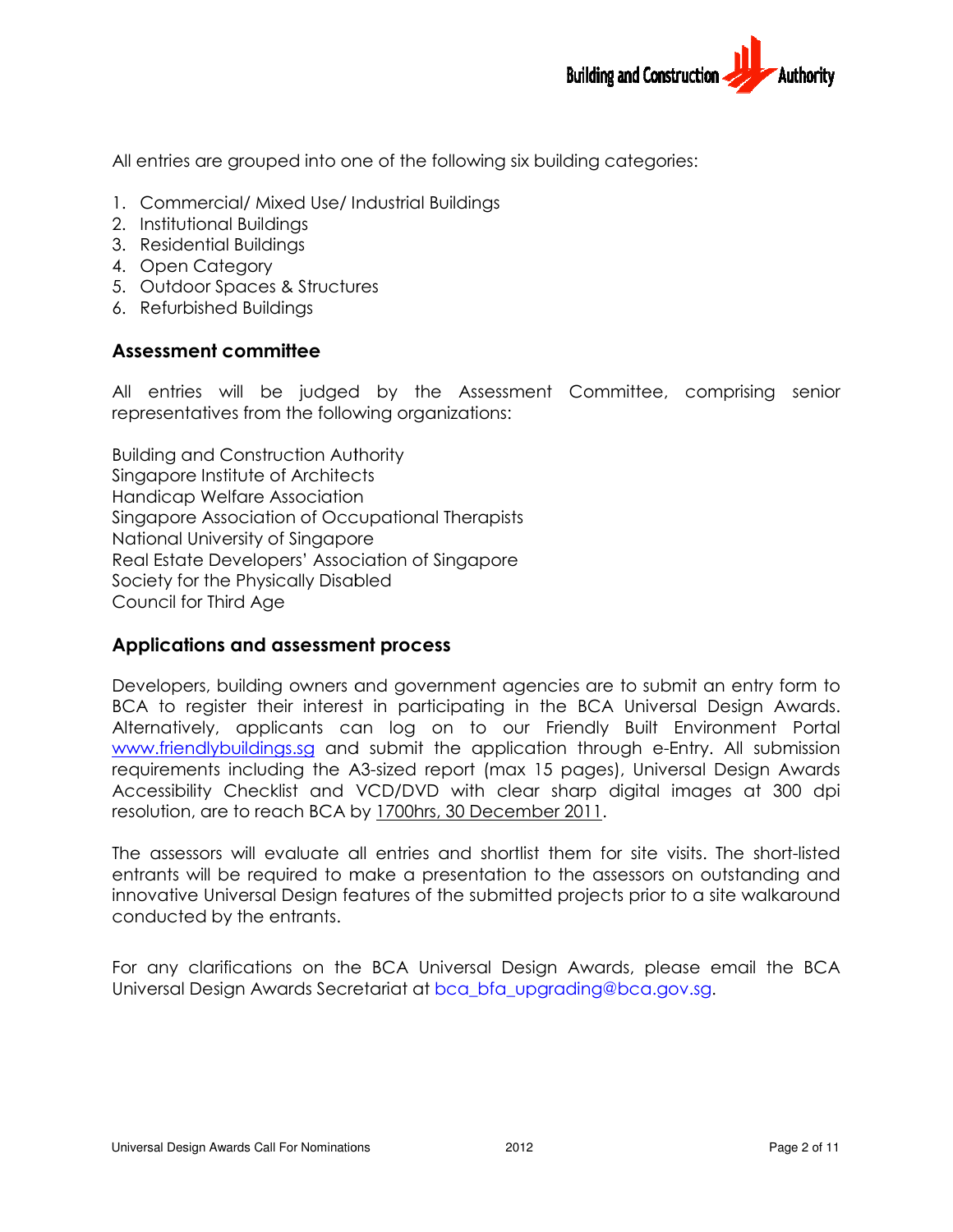

# **ASSESSMENT CRITERIA FOR BCA UNIVERSAL DESIGN AWARD AWARDS**

### **Description**

#### **Part 1: 15 points - Connectivity** (10 points for Residential Buildings category)

The degree to which the development is designed in a holistic manner to allow for seamless and sheltered The degree to which the development is designed in a holistic manner to allow for seamless and sheltered<br>connection to public transport nodes, streets, sidewalks and adjacent buildings etc and seamless movement within the buildings with provisions such as wide circulation paths and doorways and access to all levels of<br>building by ramps and/ accessible lifts and/ ambulant friendly stairs. building by ramps and/ accessible lifts and/ ambulant friendly stairs.

### **Part 2 : 10 points - Accessibility**

The availability and convenience of provisions such as safe and sheltered accessible alighting and boarding The availability and convenience of provisions such as safe and sheltered accessible alighting and boarding<br>points, conspicuous accessible parking lots located near main or lift lobbies. Accessible entrances with auto doors or a step less entry. t buildings etc and seamless movement<br>hd doorways and access to all levels of<br>ltered accessible alighting and boarding<br>obbies. Accessible entrances with auto<br>ly room, seats and child-friendly sanitary

### **Part 3 : 40 points - User-Friendliness**

The availability and convenience of Family friendly facilities like family room, seats and child-friendly sanitary facilities and other amenities such as accessible information counter, friendly drinking fountain, vending machine, friendly multimedia kiosk, ATM, WiFi access, friendly directory, electric carts, AED (automated The availability and convenience of Family friendly facilities like family room, seats and child-friendly sanitary<br>facilities and other amenities such as accessible information counter, friendly drinking fountain, vending<br> audible information, tactile directional indicators and color or visual themes at main circulation spaces & leading to public transport nodes and UD facilities; and the degree to which the design of signage and way finding cues are easy to read, understand and intuitive regardless of the user's experience, knowledge, language skills or current concentration level. information, tactile directional indicators and color or visual themes at main circulation spaces &<br>to public transport nodes and UD facilities; and the degree to which the design of signage and way-<br>cues are easy to read, of signage and way finding cues such as<br>al themes at main circulation spaces &<br>to which the design of signage and way-

### **Part 4 : 15 points - Safety (15 points)**

The degree to which walking surfaces are made safe and secure with attention to details such as choice of materials, design without gratings, free of obstacles and dangerous overhangs, provision of adequate lighting and handrails/ trailing bars, contrasting colour and design clearly distinguishing floors and walls, stairs and landings and provision of tactile warning indicators near edge of potential hazardous areas. concentration level.<br>which secure attention tevel.<br>which walking surfaces are made safe and secure with attention to details such as ch<br>provision trailing surfaces are made safe and secure with attention to details such as

**Part 5 : 10 points - Integrated Design** (15 points for Residential Buildings category)

The demonstration of total design approach for targeted user groups in the layout design and the integration of tastefully-designed and equitable use facilities and features with the overall architecture and interior design of the building. Design that help to integrate everyone - old, young, children and persons with different abilities within residences e.g. apartments with open plan concept to allow spatial flexibility, apartments with future protect features for the elderly. total design approach for targeted user groups in the layout design and the inte<br>and equitable use facilities and features with the overall architecture and interior<br>gn that help to integrate everyone - old, young, childre

### **Part 6 : 10 points - Operations & Maintenance**

The degree to which the organization is committed to creating and maintaining an inclusive built environment through the establishment of corporate policy which is clearly communicated to employees, mandating regular inspections to ensure good working condition of facilities, equipping employees with Universal Design knowledge through training, and providing avenues for users to give feedback and authority for employees to render assistance to feedback givers. mmitted to creating and maintaining an inclusive<br>policy which is clearly communicated to emplo<br>g condition of facilities, equipping employees with

### **GRAND TOTAL FOR PARTS 1 1-6 = 100 POINTS**

### **Part 7 : 25 points - BONUS for Innovation and Enhancement**

The provision of other new/innovative aging-in-place, pro-family and/or employee-friendly UD facilities or The provision of other new/innovative aging-in-place, pro-family and/or employee-friendly UD facilities or<br>features and accessible escape routes and systems for the physically challenged, such as Braille on stairs features and accessible escape routes and systems for the physically challenged, such as Braille on stairs<br>railings, rental of wheelchair, pram, accessibility scooters, etc. Designing with the provision for the flexibility to allow for future modifications. The commitment and efforts of refurbished building owners in overcoming the challenges of existing constraints. Innovations like intelligent home features and other or features within home. , accessibility scooters, etc. Designing with the provision for the flexibility<br>he commitment and efforts of refurbished building owners in overcoming<br>nts. Innovations like intelligent home features and other novel UD faci

Note: Refer to the checklist for more details.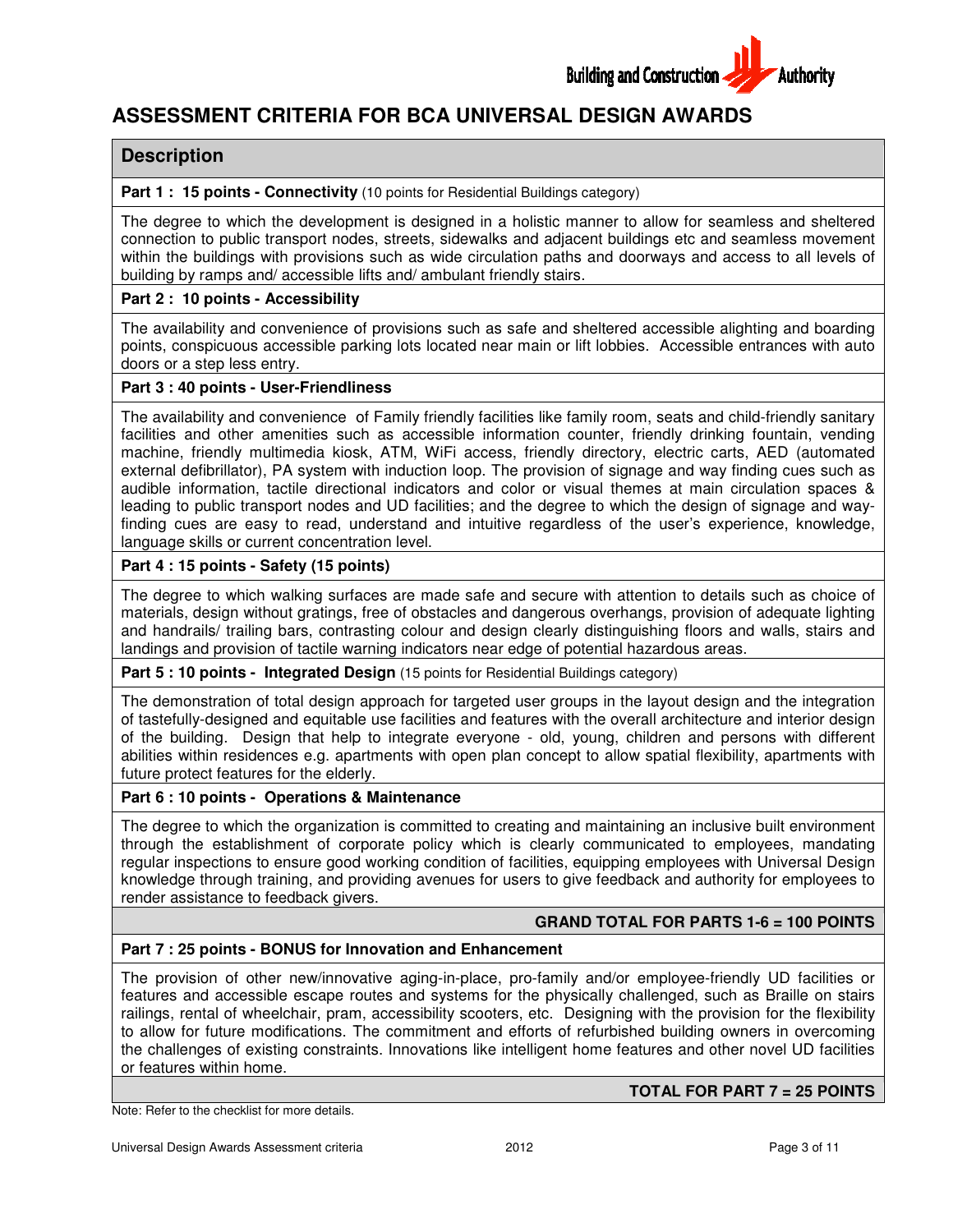

# BCA UNIVERSAL DESIGN AWARDS FOR BUILT ENVIRONMENT 2012 ENTRY FORM

|                                 | Project Entry No.<br>(for official use) |  |
|---------------------------------|-----------------------------------------|--|
| <b>Entry Submission Details</b> |                                         |  |
| Name of Project                 | $\bullet$                               |  |
| <b>TOP/CSC Date</b>             | $\bullet$                               |  |

# Entry Category

|                                                                                                                                                                                                                                                 |                                                                 |                                              | (for official use)                                                                                                                      |        |                                                                                                                                     |  |  |  |
|-------------------------------------------------------------------------------------------------------------------------------------------------------------------------------------------------------------------------------------------------|-----------------------------------------------------------------|----------------------------------------------|-----------------------------------------------------------------------------------------------------------------------------------------|--------|-------------------------------------------------------------------------------------------------------------------------------------|--|--|--|
| <b>Entry Submission Details</b>                                                                                                                                                                                                                 |                                                                 |                                              |                                                                                                                                         |        |                                                                                                                                     |  |  |  |
| Name of Project                                                                                                                                                                                                                                 |                                                                 |                                              |                                                                                                                                         |        |                                                                                                                                     |  |  |  |
| <b>TOP/CSC Date</b>                                                                                                                                                                                                                             |                                                                 |                                              |                                                                                                                                         |        |                                                                                                                                     |  |  |  |
| <b>Entry Category</b>                                                                                                                                                                                                                           | Please check the box for the category you are participating in. |                                              |                                                                                                                                         |        |                                                                                                                                     |  |  |  |
| <b>Commercial/ Mixed Used/</b><br><b>Industrial Buildings</b>                                                                                                                                                                                   |                                                                 |                                              | <b>Institutional Buildings</b>                                                                                                          |        | <b>Residential Buildings</b>                                                                                                        |  |  |  |
| Hotel<br>Shopping Centre<br>Cinema<br><b>Theatre</b><br>Offices<br>Market &/Food Centre*<br>Factory/ Business Park*<br>Others, Pls specify                                                                                                      |                                                                 | $\blacksquare$                               | Hospital<br>School<br>Library<br>Museum<br>Places of Worship<br>Others, Pls specify                                                     | ப<br>П | Condominium<br><b>HDB Flats</b><br>Strata housing (Town House<br>/ Detached / Semi-Ds*)<br>Service Apartment<br>Others, Pls specify |  |  |  |
| <b>Open Category</b>                                                                                                                                                                                                                            |                                                                 |                                              | <b>Outdoor Spaces &amp; Structures</b>                                                                                                  |        | <b>Refurbished Buildings</b>                                                                                                        |  |  |  |
| <b>MRT</b> station<br>Bus Interchange/ Terminal*<br><b>Sports Complex</b><br><b>Swimming Complex</b><br>Places of Interest<br>Stadium<br>Club/ Resorts*<br>Theatre/ Amphitheatre/<br>Performance Hall*<br>Others, Pls specify<br>$\blacksquare$ |                                                                 | $\mathsf{L}$<br>$\mathbf{L}$<br>$\mathbf{I}$ | Public/ Neighborhood<br>Parks*<br>Park Connector<br>Promenade<br>Plaza<br>Public, private and HDB<br>open spaces<br>Others, Pls specify |        | <b>Buildings or facilities that have</b><br>undergone additions and<br>alterations and upgraded<br>with universal design features   |  |  |  |

\*delete accordingly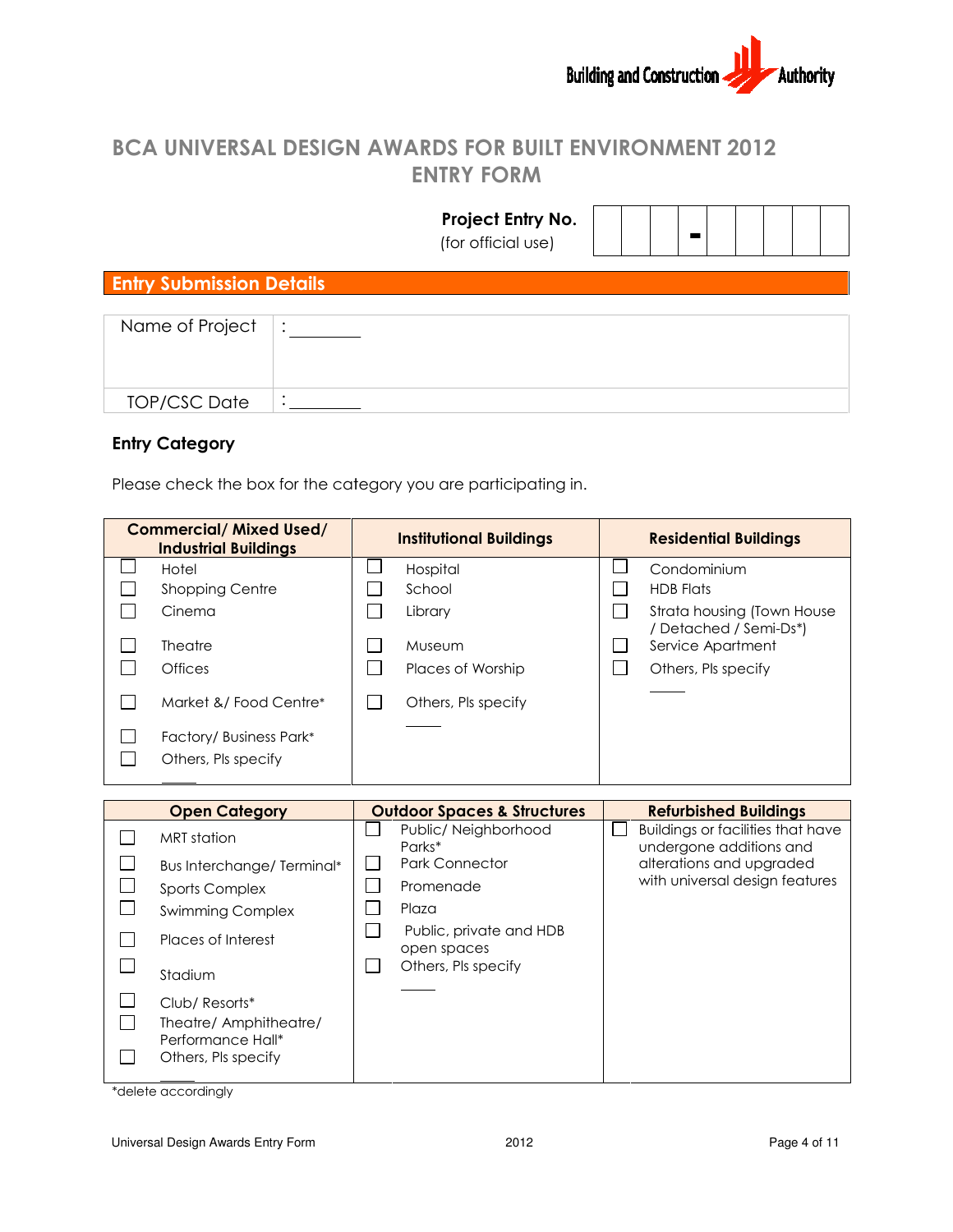

| <b>Project Team Information</b>       |                                                                                                                                                                                                                                                                                                           |               |                                                                                                                                                                                                                                |
|---------------------------------------|-----------------------------------------------------------------------------------------------------------------------------------------------------------------------------------------------------------------------------------------------------------------------------------------------------------|---------------|--------------------------------------------------------------------------------------------------------------------------------------------------------------------------------------------------------------------------------|
| <b>Qualified Person(s)</b>            |                                                                                                                                                                                                                                                                                                           |               |                                                                                                                                                                                                                                |
| Company name                          | $\frac{1}{2}$ . $\frac{1}{2}$ . $\frac{1}{2}$ . $\frac{1}{2}$ . $\frac{1}{2}$ . $\frac{1}{2}$ . $\frac{1}{2}$ . $\frac{1}{2}$ . $\frac{1}{2}$ . $\frac{1}{2}$ . $\frac{1}{2}$ . $\frac{1}{2}$ . $\frac{1}{2}$ . $\frac{1}{2}$ . $\frac{1}{2}$ . $\frac{1}{2}$ . $\frac{1}{2}$ . $\frac{1}{2}$ . $\frac{1$ |               |                                                                                                                                                                                                                                |
| <b>Qualified Person</b>               | $\mathbb{R}^{\mathbb{Z}^{\times}}$                                                                                                                                                                                                                                                                        |               |                                                                                                                                                                                                                                |
| Address                               | $\frac{1}{1}$                                                                                                                                                                                                                                                                                             |               |                                                                                                                                                                                                                                |
| Telephone                             | $\frac{1}{2}$                                                                                                                                                                                                                                                                                             | Mobile: _____ | Fax:                                                                                                                                                                                                                           |
| Email                                 |                                                                                                                                                                                                                                                                                                           |               |                                                                                                                                                                                                                                |
| Associate Designer(s) [if applicable] |                                                                                                                                                                                                                                                                                                           |               |                                                                                                                                                                                                                                |
| Company name                          | $\frac{1}{2}$                                                                                                                                                                                                                                                                                             |               |                                                                                                                                                                                                                                |
| Address                               | $\frac{1}{2}$                                                                                                                                                                                                                                                                                             |               |                                                                                                                                                                                                                                |
| Telephone                             | $\frac{1}{2}$                                                                                                                                                                                                                                                                                             | Mobile: _____ |                                                                                                                                                                                                                                |
| Email                                 | $\mathbb{R}^n$ and $\mathbb{R}^n$                                                                                                                                                                                                                                                                         |               |                                                                                                                                                                                                                                |
| <b>Owner/ Developer Information</b>   |                                                                                                                                                                                                                                                                                                           |               |                                                                                                                                                                                                                                |
|                                       | Check here if owner is the developer                                                                                                                                                                                                                                                                      |               |                                                                                                                                                                                                                                |
| Company name                          | $\frac{1}{2}$                                                                                                                                                                                                                                                                                             |               |                                                                                                                                                                                                                                |
| Address                               | $\frac{1}{2}$                                                                                                                                                                                                                                                                                             |               |                                                                                                                                                                                                                                |
| Telephone                             | $\frac{1}{1}$                                                                                                                                                                                                                                                                                             | Mobile:       | Fax: Faxe Section of the Section of the Section of the Section of the Section of the Section of the Section of the Section of the Section of the Section of the Section of the Section of the Section of the Section of the Se |
| Email                                 |                                                                                                                                                                                                                                                                                                           |               |                                                                                                                                                                                                                                |
|                                       |                                                                                                                                                                                                                                                                                                           |               |                                                                                                                                                                                                                                |
|                                       | <b>Managing Agent Information (if applicable)</b>                                                                                                                                                                                                                                                         |               |                                                                                                                                                                                                                                |
| Company name                          |                                                                                                                                                                                                                                                                                                           |               |                                                                                                                                                                                                                                |
| Address                               | $\mathbf{C}$                                                                                                                                                                                                                                                                                              |               |                                                                                                                                                                                                                                |
| Telephone                             |                                                                                                                                                                                                                                                                                                           | Mobile: ____  |                                                                                                                                                                                                                                |
|                                       |                                                                                                                                                                                                                                                                                                           |               |                                                                                                                                                                                                                                |
| Email                                 |                                                                                                                                                                                                                                                                                                           |               |                                                                                                                                                                                                                                |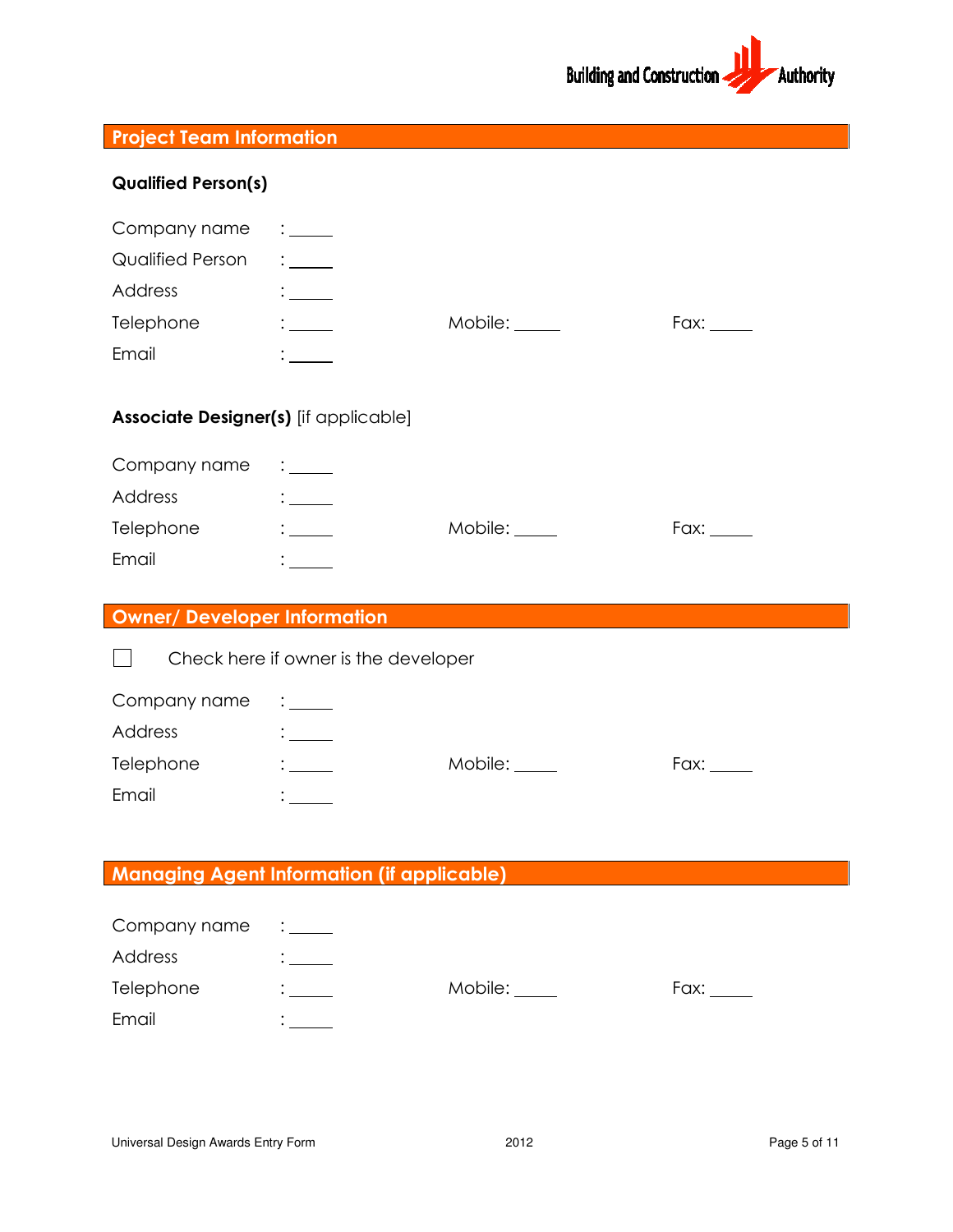

# Submission of Materials

# A. Description of the Development and UD Facilities Description

- 1. A written description of 300 300-500 words of the development and the Universal Design (UD) facilities and features.
- 2. Photographs and drawings illustrating the development and the UD facilities and features should be submitted in A3-sized report (max 15 pages). (UD) facilities and features.<br>Photographs and drawings illustrating the development and the UD facilities<br>features should be submitted in A3-sized report (max 15 pages).
- 3. Information on the A3-sized report must include annotated drawings such as site plan at a scale of not less than 1:2000 and any other plans, sections, perspectives, photographs and axonometric drawings to illustrate: n at a scale of not less than 1:2000 and any other plans, section:<br>btographs and axonometric drawings to illustrate:<br>a. Access routes from amenities to the development<br>b. Circulation paths and doorways with sizes clearly a
	- a. Access routes from amenities to the development
	-
	- c. Family-friendly facilities acilities and amenities
	- d. Signage and way-finding cues finding cues
	- e. Safety and Emergency evacuation provisions
- e. Safety and Emergency evacuation provisions<br>4. Drawings shall clearly articulate the overall design intent and highlight any unique or innovative UD solutions or ideas, if applicable.

### B. Description of Corporate Philoso Corporate Philosophy

- 1. A written description of 300 300-500 words on the corporate philosophy in creating a built environment that is accessible and friendly to all users.
- 2. The description shall substantiate the corporate philosophy by highlighting details built environment is details such as procedures to ensure regular inspection, testing and maintenance of facilities, staff training on UD and avenues for the public to give feedback on the facilities provided. i procedures to ensure regular inspection, testing and maintenanc<br>s, staff training on UD and avenues for the public to give feedbacl<br>s provided.<br>**Il Design Awards Accessibility Checklist (Annex A**<br>fill up the Universal De f 300-500 words of the development and the Universal Design<br>virgs.<br>Units illustrating the development and the UD facilities and<br>mitted in A3-sized report (max 15 pages).<br>Sized report must include annotated drawings such as

### C. Universal Design Awards Accessibility Checklist

1. Please fill up the Universal Design Awards Accessibility Checklist (Annex A) as part of the submission.

Note: A VCD/DVD containing presentation slides (in ppt format) of the above items (A, B & C) Note: A VCD/DVD containing presentation slides (in ppt format) of the above items (A, B & C)<br>must accompany each entry. Picture files shall be at least 300 dpi in resolution. Project Title and must accompany each entry. Picture files shall be at least 300 dpi in resolution. Project Title and<br>Entrant's name must be clearly labeled on the VCD/DVD and VCD/DVD cover. Alternatively, the slides can be submitted online.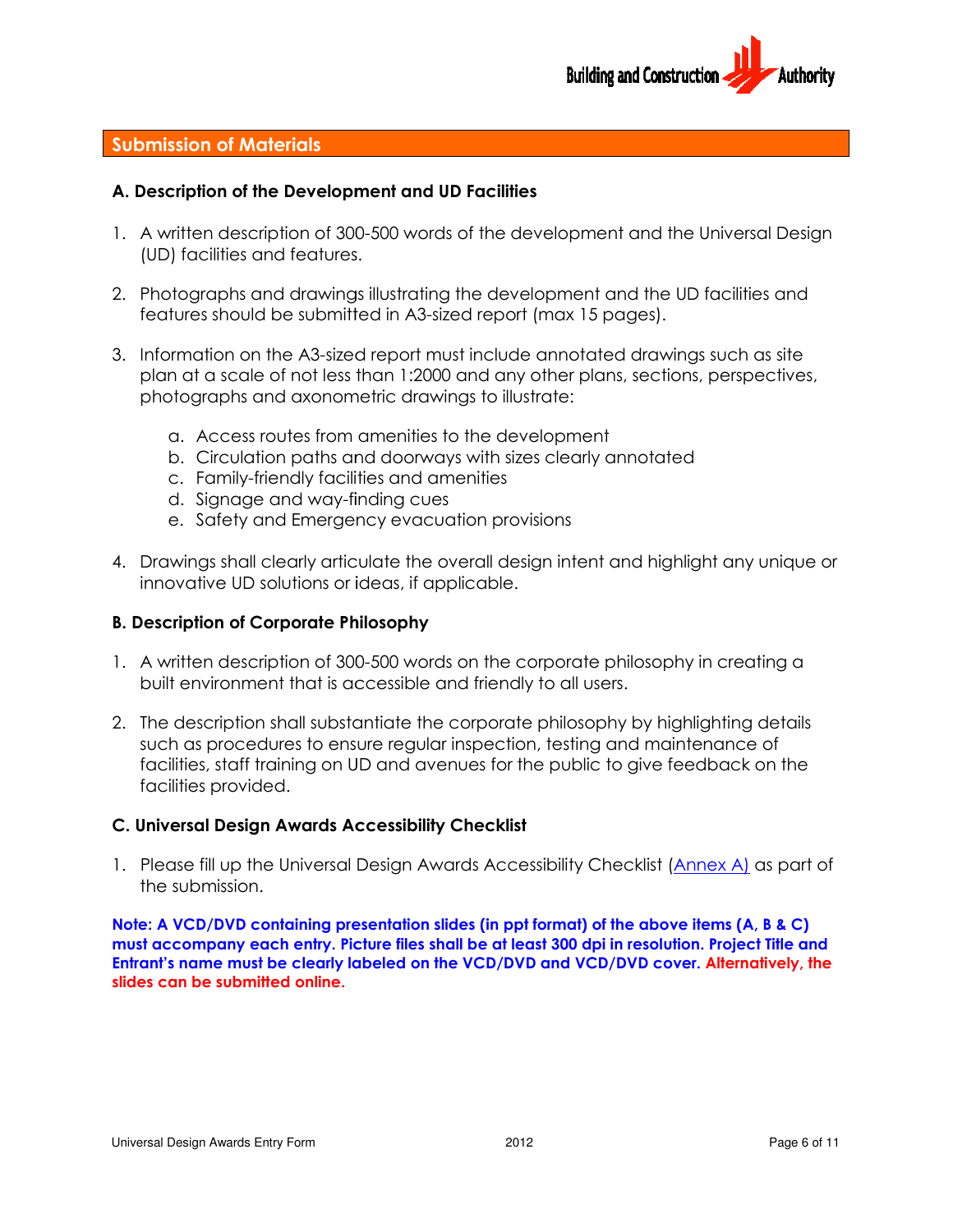

# Submission Guidelines & Instructions

### **Eligibility**

- 1. The Competition is open to all owners, developers and professionals in creating an inclusive built- environment that could be used by all people. There is no restriction on the number of entries that each individual, firm or team can submit. inclusive built- environment that could be used by all people. There is<br>on the number of entries that each individual, firm or team can submi<br>2. The development must have obtained Temporary Occupation Permit ssionals in creating an<br>e. There is no restriction<br>can submit.<br>on Permit / Certificate
- of Statutory Completion and be occupied at the time of submission of entry to be deemed qualified for assessment.
- deemed qualified for assessment.<br>3. BCA reserves the right to disqualify any participating individual / firm / team.

### Assessment of Entries

1. The assessors will evaluate all entries and shortlist them for site visit. The short-listed entrants will be required to make a presentation to the assessors on the outstanding and innovative Universal Design qualities of the projects prior the walk-around. 1. All entry forms must be duly completed and signed. The forms, A3- sized reports,<br>1. All entry forms must be duly completed and signed. The forms, A3- sized reports,

### Submission Deadline

All entry forms must be duly completed and signed. The forms, A3- sized reports,<br>Universal Design Awards Accessibility Checklist and VCD/DVD are to be submitted in a sealed envelope with the words "BCA Universal Design Awards" clearly written on the envelope, attention to **BCA Universal Design Awards Secretariat** at the following address:

# Building and Construction Authority 5 Maxwell Road #07-00 Tower Block MND Complex Singapore 069110

- 2. All entries must be received by 1700hrs, 30th December 2011.
- 3. No new or additional information will be accepted by BCA or considered by the Committee after the deadline. 3. No new or additional information will be accepted b<br>Committee after the deadline.<br>4. Any non-compliant submission will not be accepted.
- 
- 5. Any queries on the awards should be emailed to bca bfa upgrading@bca.gov.sg

# Intellectual Property Rights

1. BCA shall have the rights to make editorial changes, publish, display, reproduce or otherwise publicize or communicate all entries submitted in any forms during the assessment, exhibition and for promotional, educational or record purposes. Such rights shall be exercisable by BCA without any payment, charge or fee whatsoever to any person. shall have the rights to make editorial changes, publish, display, re<br>wise publicize or communicate all entries submitted in any forms d<br>sment, exhibition and for promotional, educational or record purp<br>i shall be exercisa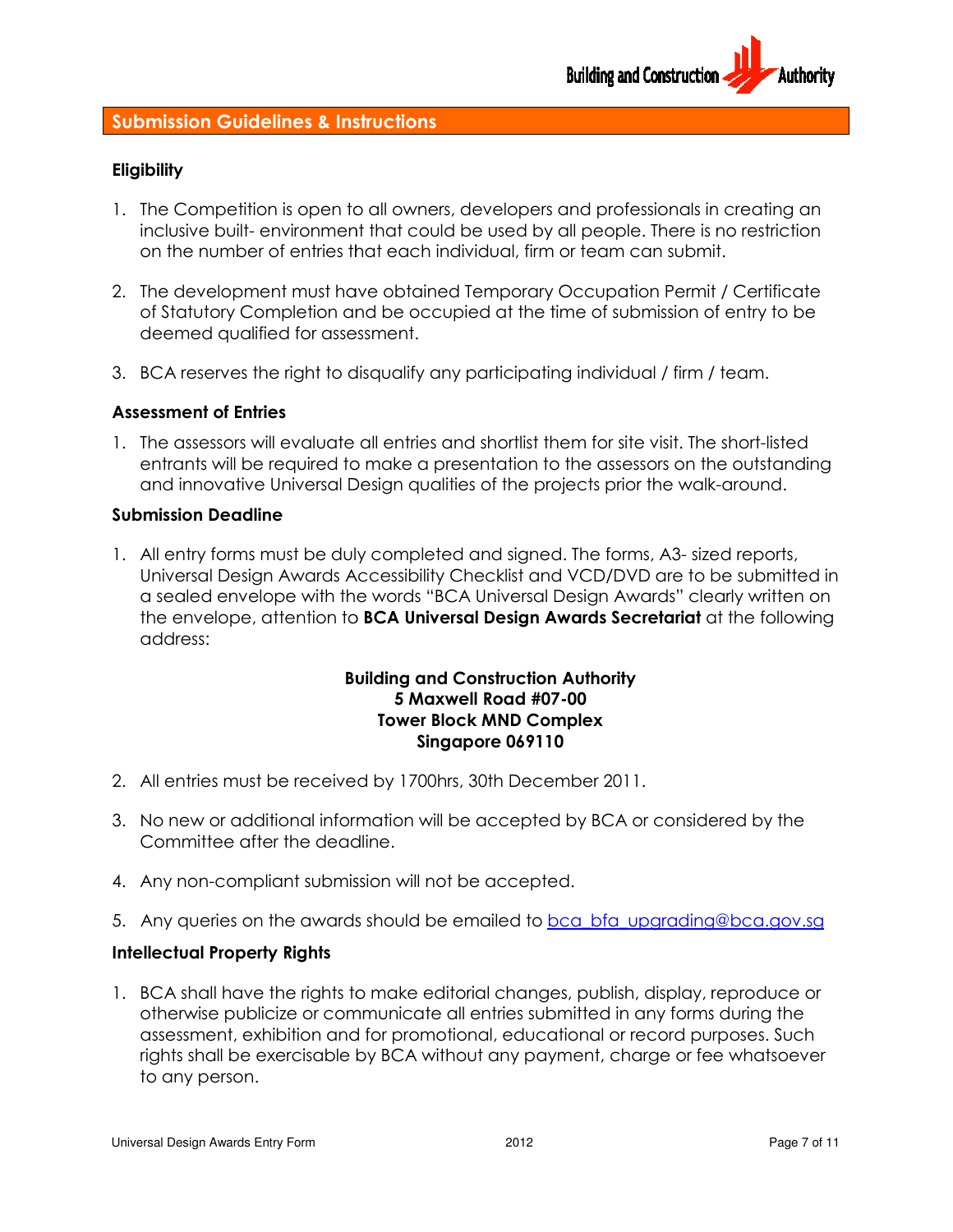

2. Winning entries become part of BCA's permanent collection. BCA reserves the right to retain for display and or dispose of any entries after the award winners have been announced. No entries will be returned to participants.

### Committee's Decision

1. The decision of the Assessment Committee shall be final and the Committee has absolute discretion to make or withhold an award. The Committee may also recategorize any entry, which in their opinion, has been entered in the wrong category. inced. No entries will be returned to participants.<br> **e's Decision**<br>
acision of the Assessment Committee shall be final and the Committee has<br>
the discretion to make or withhold an award. The Committee may also re-<br>
orize

### Declaration of Entrant

I declare that I am authorized by the owner/developer/company\* to submit entries for BCA Universal Design Awards for Built Environment . I have read entry criteria, guidelines and instructions. I hereby agree to abide by these criteria, entry criteria, guidelines and instructions. I hereby agree to abide by these criteria<br>guidelines and instructions and certify that all information that I have submitted is correct and true.

| Name                          |                               |
|-------------------------------|-------------------------------|
| NRIC No.                      | $\frac{1}{2}$                 |
| Signature                     | $\frac{1}{2}$                 |
| Company name and stamp : ____ |                               |
| <b>Address</b>                | $\frac{1}{2}$                 |
| Telephone                     | $\frac{1}{2}$                 |
| Mobile                        | $\frac{1}{2}$                 |
| Fax no.                       | $\mathbf{1}$ and $\mathbf{1}$ |
| Email address                 | $\mathbb{Z}^{\mathbb{Z}}$     |
| Date                          | $\mathbf{r}$                  |
| *delete accordingly           |                               |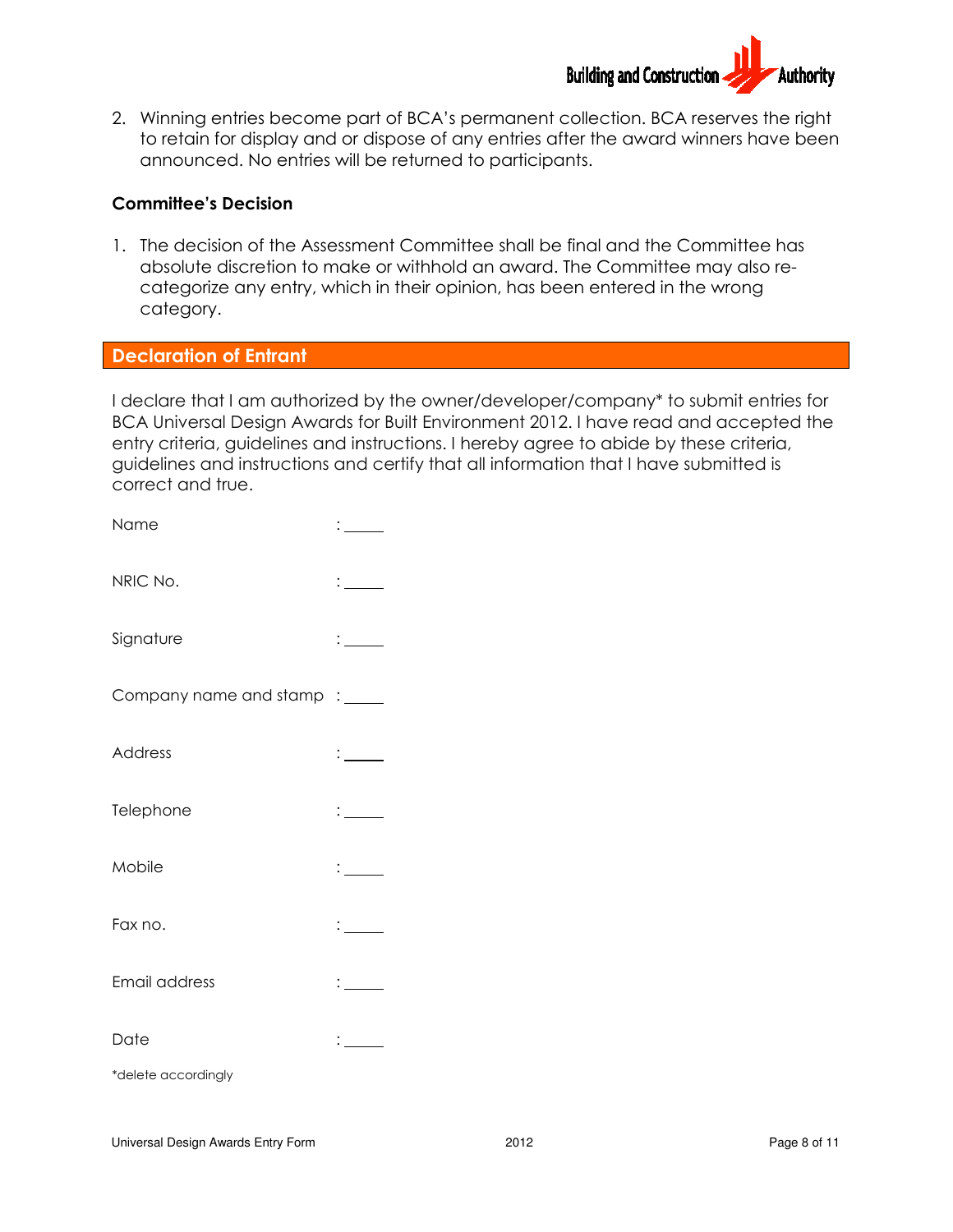

### **Universal Design Award Checklist Awards (UDA) 2012**

|                | Date obtained TOP/CSC:                                                                                                                                                                                                                                                                                                                                                                                                                                                                                                                                                                                          |                   |                                   |              |
|----------------|-----------------------------------------------------------------------------------------------------------------------------------------------------------------------------------------------------------------------------------------------------------------------------------------------------------------------------------------------------------------------------------------------------------------------------------------------------------------------------------------------------------------------------------------------------------------------------------------------------------------|-------------------|-----------------------------------|--------------|
|                | How to complete the checklist<br>Please select the appropriate box(es) for each criterion that are applicable to your                                                                                                                                                                                                                                                                                                                                                                                                                                                                                           | <b>Full</b>       | <b>Beyond Full</b>                |              |
|                | building(s) or development(s).                                                                                                                                                                                                                                                                                                                                                                                                                                                                                                                                                                                  | <b>Compliance</b> | <b>Compliance</b>                 |              |
| 1              | <b>CONNECTIVITY</b>                                                                                                                                                                                                                                                                                                                                                                                                                                                                                                                                                                                             |                   |                                   |              |
| 1.1            | <b>Accessible external routes</b><br>Provided accessible external route from nearby facilities leading to entrance (of<br>At least one<br>building or development) which is stable, firm, level, slip-resistant & of not less<br>than 1200mm width.<br>From which type of facilities?<br>Public street<br>Taxi shelter<br>Parks or park connectors<br>$\mathsf{L}$<br>$\Box$<br>$\overline{\phantom{a}}$<br>Traffic junction<br><b>Bus shelter</b><br>Other buildings or developments<br>Overhead bridge<br>Ξ<br>□<br><b>Bus terminal</b><br>П<br>Underpass<br>Train station                                    |                   | All                               |              |
| $1.2$          | <b>Horizontal circulation</b><br>External & Internal corridors, circulation path(s) and doorways in the development are ≥1200mm<br>$\Box$ Less than 50%<br>$\Box$ More than 50%<br>$\Box$ Partly sheltered<br>External walkway provided is                                                                                                                                                                                                                                                                                                                                                                      |                   | All (100%) □<br>Fully sheltered □ |              |
| 1.3            | <b>Vertical circulation</b><br>All level changes in the development are accessed by ramps/accessible lifts<br>More than one accessible lifts are provided for the development                                                                                                                                                                                                                                                                                                                                                                                                                                   | L.                |                                   | $\mathsf{L}$ |
| $\overline{2}$ | <b>ACCESSIBILITY</b>                                                                                                                                                                                                                                                                                                                                                                                                                                                                                                                                                                                            |                   |                                   |              |
| 2.1            | <b>Entrances to Buildings</b><br>At least one<br>Entrances of the building/development are easily accessible by wheelchair users<br>Main entrance doors provided are automated<br>At least one<br>×.<br>Entrances of the building are stepless<br>At least one                                                                                                                                                                                                                                                                                                                                                  |                   | All entrances<br>All<br>All       |              |
| 2.2            | Accessible parking lots (within building or has nearby external accessible vehicle parks)<br>Number of provision is according to the minimum requirements of current code.<br>Number of provision is beyond the minimum requirements of current code.<br>The accessible parking lots are located near to main lobbies, lift lobbies, main/ alternative entrances<br>of the building/ development.<br>At least one<br>Number of family parking lots provided                                                                                                                                                     |                   | All                               |              |
| 2.3            | <b>Commuter Facilities</b><br>Please mention types of facilities provided for commuters<br>Sheltered alighting and boarding point<br>$\Box$<br>Separate alighting and boarding points for taxis<br>Sheltered Taxi stand<br>Fully sheltered link way connecting the MRT station, bus terminal or bus stop<br>Others, please specify:<br>All commuter facilities within the development are accessible for wheel chair users/persons of varied physical ability.<br>All the commuter facilities within the development are covered /sheltered                                                                     |                   |                                   |              |
| $\mathbf{3}$   | <b>USER-FRIENDLINESS</b>                                                                                                                                                                                                                                                                                                                                                                                                                                                                                                                                                                                        |                   |                                   |              |
| 3.1            | <b>Family-friendly facilities and features</b><br>Provided at least one unisex individual washroom or water closet compartment for wheel chair users<br>in both male and female toilets of all levels of the building.<br>Number of toilets provided with family-friendly facilities/features.<br>Please mention type of family-friendly facilities/features provided<br>Urinal for children<br>At which level?<br>Child-sized water closet<br>At which level?<br>At which level?<br>Compartment for ambulant disabled<br>Diaper-changing station<br>Toddler seat within compartment<br>Others, please specify: |                   |                                   |              |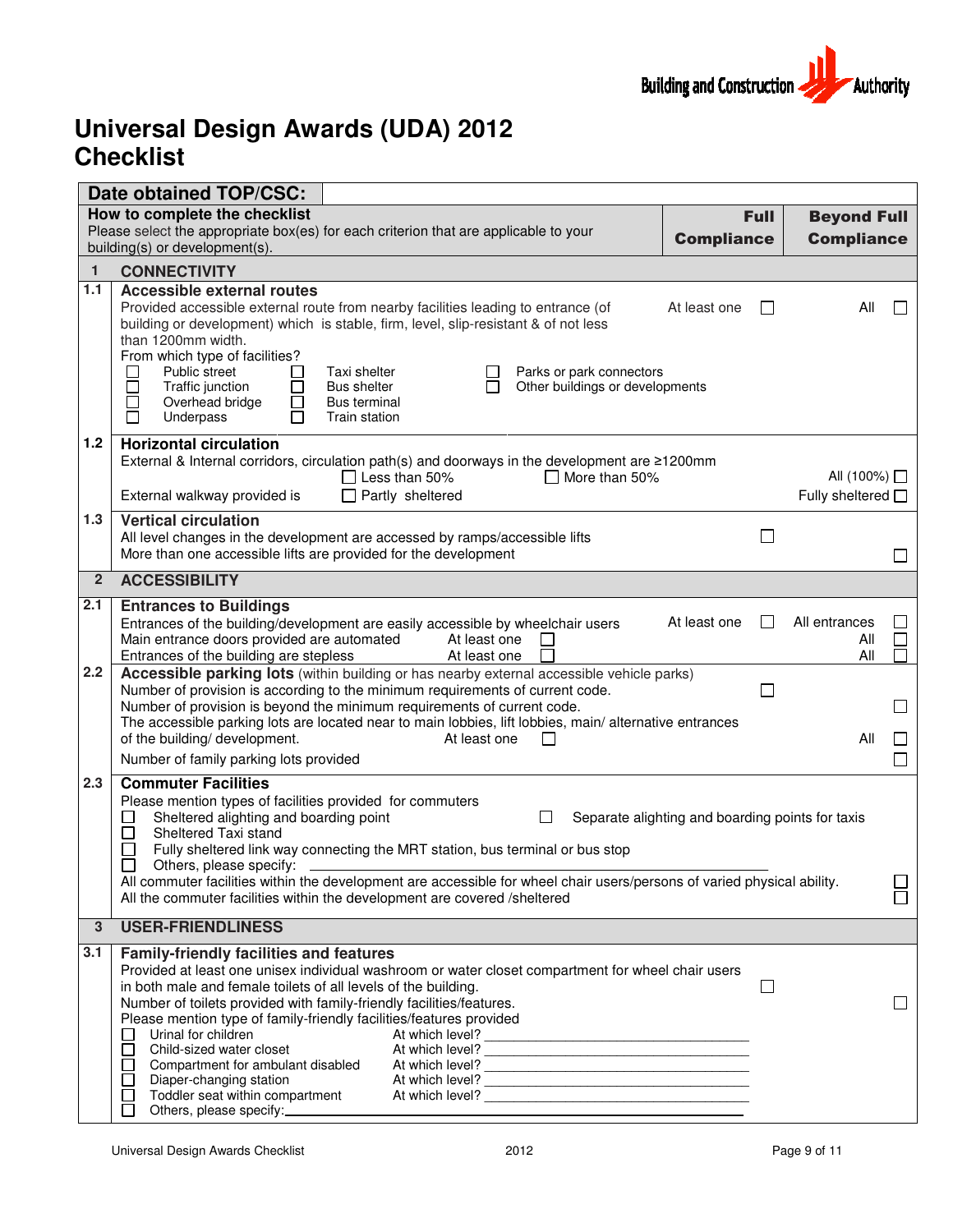|     | <b>USER-FRIENDLINESS (Continued)</b>                                                                                                                                                                                                                                                                                                                                                                                                                                                                                                                                                                                                                                                                                                                                                                                                                                                                                                                                                                                                                                                                                                                                                                                                                                                                                                                                                                                                                                                                                                                                  | <b>Full</b>       | <b>Beyond Full</b> |  |
|-----|-----------------------------------------------------------------------------------------------------------------------------------------------------------------------------------------------------------------------------------------------------------------------------------------------------------------------------------------------------------------------------------------------------------------------------------------------------------------------------------------------------------------------------------------------------------------------------------------------------------------------------------------------------------------------------------------------------------------------------------------------------------------------------------------------------------------------------------------------------------------------------------------------------------------------------------------------------------------------------------------------------------------------------------------------------------------------------------------------------------------------------------------------------------------------------------------------------------------------------------------------------------------------------------------------------------------------------------------------------------------------------------------------------------------------------------------------------------------------------------------------------------------------------------------------------------------------|-------------------|--------------------|--|
|     |                                                                                                                                                                                                                                                                                                                                                                                                                                                                                                                                                                                                                                                                                                                                                                                                                                                                                                                                                                                                                                                                                                                                                                                                                                                                                                                                                                                                                                                                                                                                                                       | <b>Compliance</b> | <b>Compliance</b>  |  |
|     | Please tick in the boxes if the following user-friendly features are provided for the development:<br><b>Children's Activity Corners/Playrooms</b><br>Locker rooms for safe keeping of the User's pram and other heavy belongings<br>Family/nursing rooms for breast feeding and diaper changing<br>First aid rooms<br>Sufficient seating or resting areas with grab bars for elderly persons in every 30m or less<br>Seating at taxi stands<br>Friendly features provided in the apartment units (Only for Residential building category)<br>Flexible kitchen countertop for wheel chair users<br>Motion sensor lights for apartment units<br>Rocker switches for apartment units                                                                                                                                                                                                                                                                                                                                                                                                                                                                                                                                                                                                                                                                                                                                                                                                                                                                                    |                   | 1000<br>1000       |  |
|     | Door viewer at apartment units main doors for Wheel chair users<br>Sufficient free space for wheel chair user's movement in the apartment.<br>Bathroom for wheel chair users                                                                                                                                                                                                                                                                                                                                                                                                                                                                                                                                                                                                                                                                                                                                                                                                                                                                                                                                                                                                                                                                                                                                                                                                                                                                                                                                                                                          |                   | <b>Nooper</b>      |  |
| 3.2 | <b>Social amenities</b><br>At least each of the common amenities/facilities provided for the building/development are<br>accessible for wheelchair users/ persons of varied physical ability<br>Please mention type of amenities/facilities provided for the use of wheelchair users/ persons with varying physical abilities<br>ATM machines<br>Book-drops in libraries<br>$\Box$<br>AXS, SAM or multimedia kiosks<br>$\mathbf{L}$<br>Public telephone<br>Drinking fountains<br>Information counters<br>$\Box$<br>8<br>9<br>9<br>9<br>Vending machines<br>Information counters<br>Lockers in sports complexes, schools, etc.<br>$\mathsf{L}$<br>Electric carts<br>Prams/wheelchair rentals<br>Automated External Defibrillator (AED)<br>$\Box$<br>PA System with induction loop & enhanced sound system<br>88888<br>Service counters in banks or ticketing offices<br>shower compartment for wheelchair users (in sports complexes and public swimming pools)<br>Checkout lane and counter in departmental stores or supermarkets<br>Guestrooms in hotels (at least one in every 200 guestrooms)<br>Wheelchair parking spaces in places of public resort. (At least two in every the first 200 seats or less)<br>$\Box$<br>Rooms in hostels, halls of residence or dormitories (at least one in every 100 rooms)<br>$\Box$<br>Allocated at least 1 table for wheelchair users among every 10 tables of the eating place<br>$\Box$<br>Others, please specify:<br>The above amenities/facilities provided are strategically located and clearly directed with signages |                   |                    |  |
| 3.3 | <b>Signage</b><br>Contents of every signage are short and easy to understand.<br>Characters and graphics of every signage are large enough and are of contrasting colours with the<br>background within the signage.<br>All signage have clear and simple symbols or words with colour distinction.<br>The minimum level of illumination on all the signs is 200 lux.<br>Signage in remote areas are illuminated clearly to enhance visibility.<br>Please tick in the boxes if appropriate and sufficient number of signages are provided for the development at:<br>Main lobbies, lift lobbies, main and alternative entrances, atrium                                                                                                                                                                                                                                                                                                                                                                                                                                                                                                                                                                                                                                                                                                                                                                                                                                                                                                                               |                   | $\Box$             |  |
|     | Main outdoor pedestrian footpaths and internal corridors<br>Area leading to public transport facilities and accessible vehicular facilities<br>Area leading to family- friendly facilities.<br>Area leading to common amenities.                                                                                                                                                                                                                                                                                                                                                                                                                                                                                                                                                                                                                                                                                                                                                                                                                                                                                                                                                                                                                                                                                                                                                                                                                                                                                                                                      |                   |                    |  |
| 3.4 | <b>Way Finding Cues</b><br>Please tick in the boxes if appropriate tactile directional signs with contrasting colours are provided strategically at:<br>main lobbies, lift lobbies, main and alternative entrances, atrium and plaza<br>leading to public transport facilities and accessible vehicular facilities and family friendly facilities<br>leading to pedestrian crossings, overhead bridge, underpass, traffic junctions, ramps, kerb ramps and stairs<br>leading to accessible lifts                                                                                                                                                                                                                                                                                                                                                                                                                                                                                                                                                                                                                                                                                                                                                                                                                                                                                                                                                                                                                                                                      |                   |                    |  |